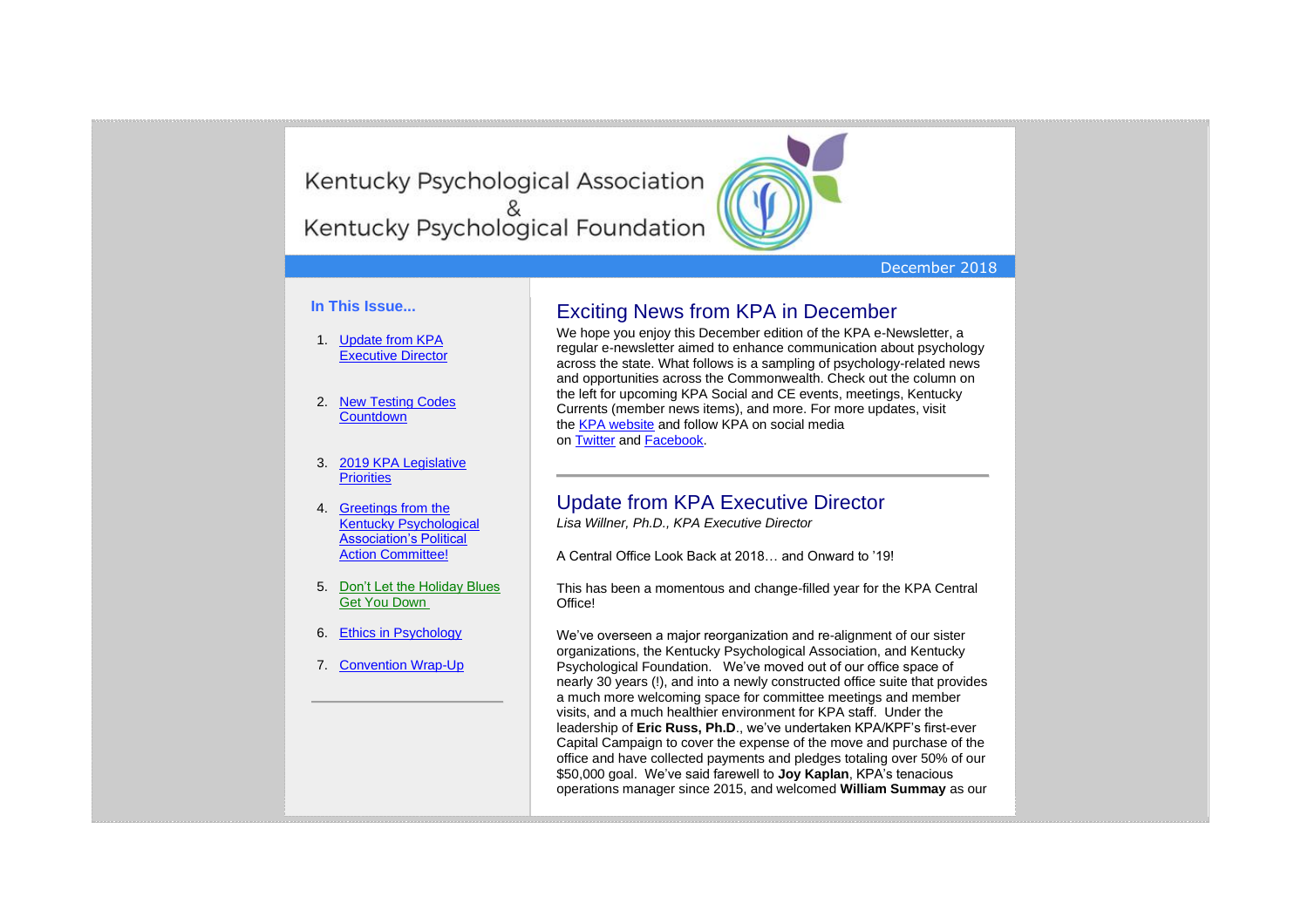To support the purchase of a new home for the Kentucky Psychological Association & Kentucky Psychological Foundation - an office condo in a brand-new building - we have launched our first-ever Capital Campaign!

We are going to need the support of ALL of our KPA members -YOUR SUPPORT - to make this campaign successful! Please click here to contribute & to learn more about our capital campaign.





administrative assistant and newest member of the KPA Central Office family. We've re-aligned and re-designed job descriptions and responsibilities, with **Sarah Burress** and **Samm Collins** both moving into the new roles of office manager (Sarah), and marketing and membership coordinator (Samm).

We're excited for **Laurie Grimes, Ph.D**., as she heads to Italy for a new clinical practice adventure and thank her for her service for several years as KPA's Director of Professional Affairs (DPA). Laurie worked closely with APA and with her DPA colleagues across the country to provide invaluable practice information and a national perspective to KPA members.

And we enthusiastically welcome **Katie McBride, Ph.D**., as KPA's incoming DPA beginning in January of 2019. Katie brings with her a broad, deep, and current knowledge of KPA's mission, priorities, and organizational structure, having served on KPA's executive committee for the past three years as president-elect, president, and past president, and on the KPA Board of Directors as Jefferson County Regional Rep prior to that. Katie also brings many years' experience in private practice, as well as a passion for supporting others doing this work.

And then we have my legislative campaign adventures. I've learned so much in the past year during my run for the Kentucky House 35<sup>th</sup> district seat. I received so many opportunities in the course of the campaign to talk about psychology and psychologists, and the people who benefit from the practice, science, and teaching of psychology. The campaign brought me in contact with lawmakers and policy experts who I likely would not otherwise have met. I've gained new insights and understanding of the political and legislative processes. (And there is still **so much** learning yet to do!) I truly don't have the words to express my deep gratitude for the tremendous support I received from KPA members, friends, and colleagues, from KPA leadership. The campaign owes so much of its success to all of you.

Looking ahead to 2019, I will be sworn into office on January  $8<sup>th</sup>$  and I will continue to serve as KPA's executive director. The election victory does bring some changes to my KPA roles and responsibilities. While we anticipate that these changes will have no effect on your experiences as a KPA member, I do want to keep you informed. Acting on counsel from the Legislative Ethics Commission, the KPA board has approved a new executive director job description which results in the transfer of several advocacy-related responsibilities from the executive director to the Director of Professional Affairs. Professional activities which I am no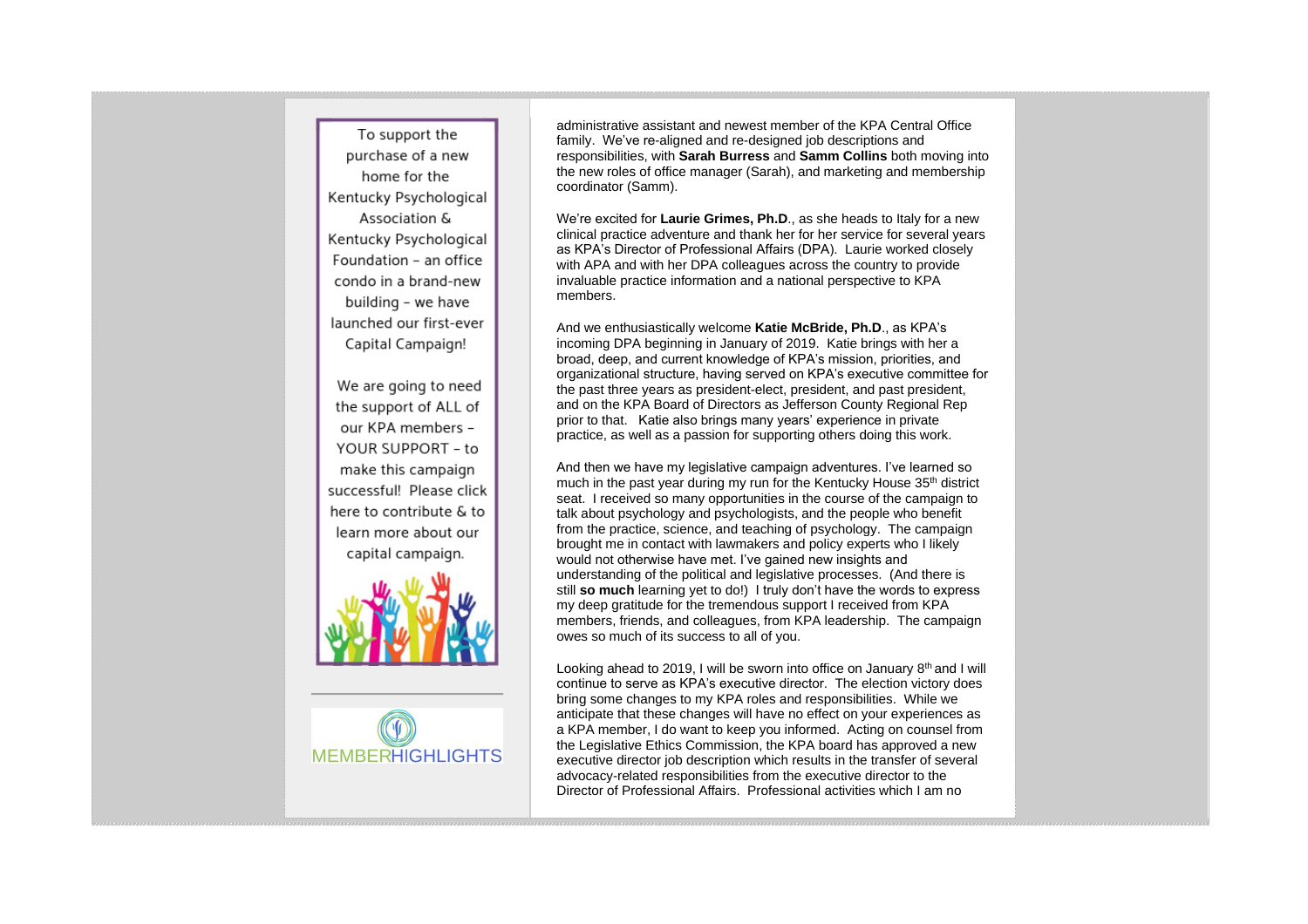

A heartfelt thank you to **Dr. Laurie Grimes**, for her years of service as the KPA Director of Professional Affairs. Best of luck in Italy, Buon Viaggio!



**Sarah Shelton, Psy.D., MPH, MSCP,** KPA President Elected Chair of the National Register of Health Service Psychologists. Read more [here.](https://www.kpa.org/assets/e-Newsletters/KPA%20Chair%20BoD%20NR%20Announcement%202018.pdf)



longer performing include participation on KPA's Legislative Committee, overseeing the work of KPA's lobbying team, involvement in developing KPA's legislative priorities and strategies, and serving as KPA's liaison to the Kentucky Board of Examiners of Psychology. I will continue to oversee and support the work of the staff, play an active role in supporting the work of KPA and KPF's boards and other committees, oversee member educational programs and services, and facilitate KPA's ongoing work in organizational and leadership development.

While we've undergone many Central Office changes in 2018 with more still ahead in 2019, the big items remain constant. These constants include our gratitude to you for your commitment and contributions to KPA, KPF, and psychology in Kentucky; our commitment to serving the greater good by promoting psychology as a science and a profession; and a promise to stand with you and stand up for psychology.

Wishing all of you a peaceful close of the year, and a happy, healthy, and prosperous 2019!

*Lisa* 

# New Testing Code Follow-Up

*Laurie Grimes, Ph.D. – Director of Professional Affairs*

Reactions to the seminar on the new testing codes at KPA convention last month ranged from angst to incredulity. The next iteration of information was released this week in a webinar. I have excerpted a few key items below that relate to questions posed at convention, and have included the FAQ's published by APA. (The link for the webinar was provided in a recent DPA Blast.) There is one more Q&A webinar on December 19. Tune in yourself or send me your questions and I will submit them.

1. The cornerstone of this system is **differentiating cognitive from technical work.** If you don't document your cognitive work, you will not reap any benefits of the new system. Examples of cognitive work and inthe-moment decision-making that were taken for granted and not necessarily captured as discrete tasks before but must be now include: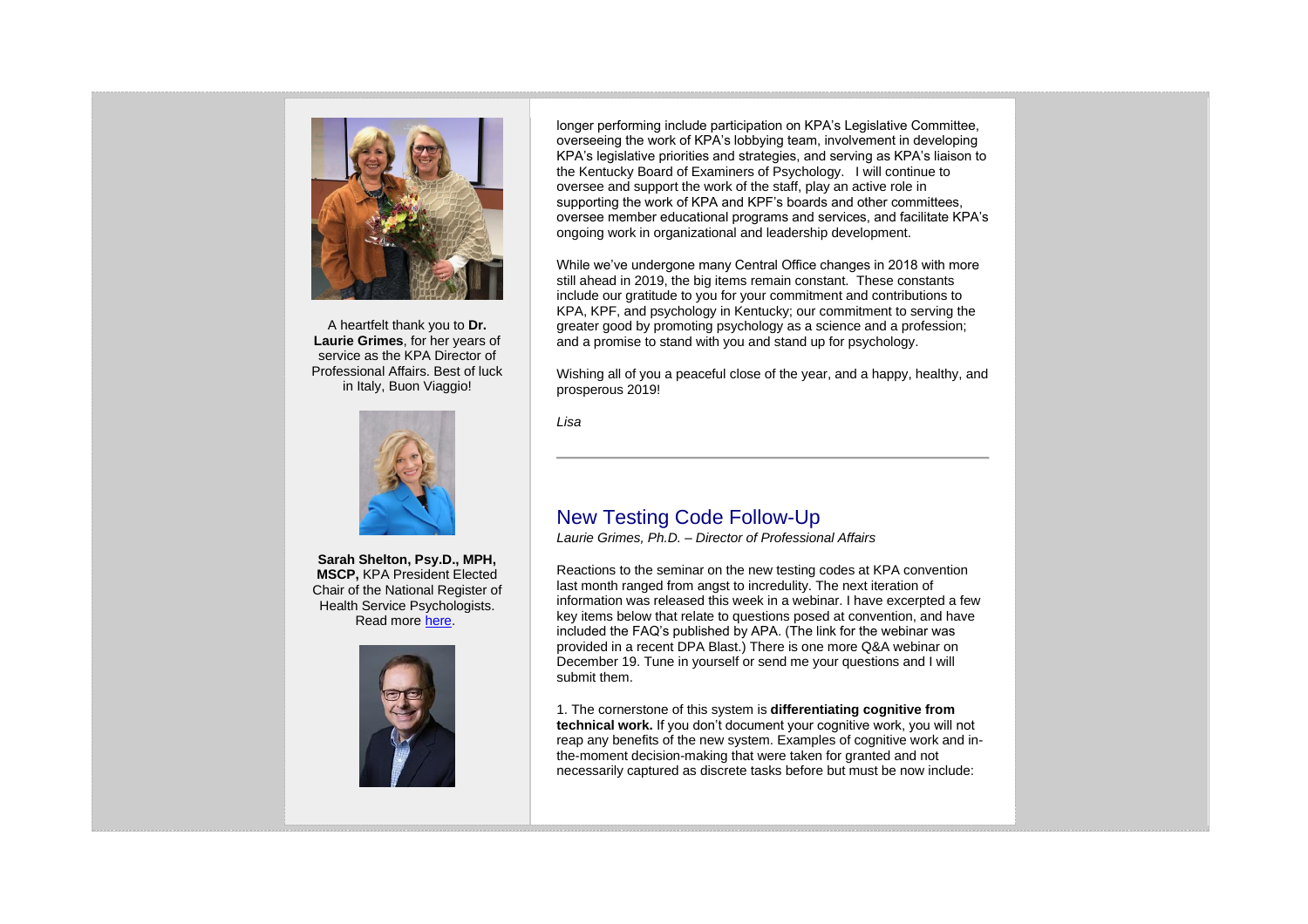**David Susman, Ph.D.,** has been elected for an At-Large seat on the APA Council Leadership Team (CLT).



**William Stoops, Ph.D.,** has been appointed to the New Advocacy Coordinating Committee. Read more [here.](https://www.apa.org/news/press/releases/2018/12/advocacy-coordinating-committee.aspx)



**Blanka Angyal, M.A., Ed.M., Ed.S.,** KPA Graduate Student Member has been elected to be the next APAGS Chair-elect. Read more [here.](https://education.uky.edu/edp/2018/11/21/counseling-psychology-student-elected-to-apags-chair/)



Congratulations to **Lisa Willner, Ph.D.**, KPA's Executive Director on winning the House seat for

a. patient for any reason is less functional than anticipated (e.g., less literate, more combative, less lucid) and the battery has to be adjusted during the test session

b. psychologist who meets with technician who reports behavioral presentation or symptom onset that contra-indicates battery and psychologist must make clinical decisions and adjust in order for the technician to continue

c. psychologist needs to intervene to manage behaviors or symptoms that compromise test progress

d. when patient arrives psychologist determines that level of literacy, language proficiency, or cultural factors dictate need for battery adiustment

e. data collected determined invalid due to low effort, distractibility, mood lability, or other factors and clinical decisions are made to determine how to continue

f. nuanced changes in high performing patient that are recognized by highly trained QHP and lead to battery being altered concurrently

All these examples of clinical expertise/cognitive work/professional time must be documented to account for clinical decision-making. This time cannot be given away! It has to be captured and recorded in order for 3rd party payers to understand the services provided.

2. How do we **document** the various portions of the testing process?

It is **VERY** important to document this process thoroughly. This is going to be a huge shift from current practices. It's laborious and timeconsuming yet essential to reflect the types of work completed for reimbursement. If discrete tasks are not documented, the opportunity to incorporate cognitive work into the process will be lost. Under this new paradigm, COGNITIVE work is estimated to constitute 52% of the reimbursement dollar. Clinical decision-making is the foundation of reimbursement, and the documentation supports the activity. So if the work isn't documented, it can't be billed. What is currently lumped into 96101 will now be reflected in itemized increments of time (e.g., 3 hours of evaluation may be comprised of 30 mins reviewing records and referral question and planning the battery, 45 mins interpreting data one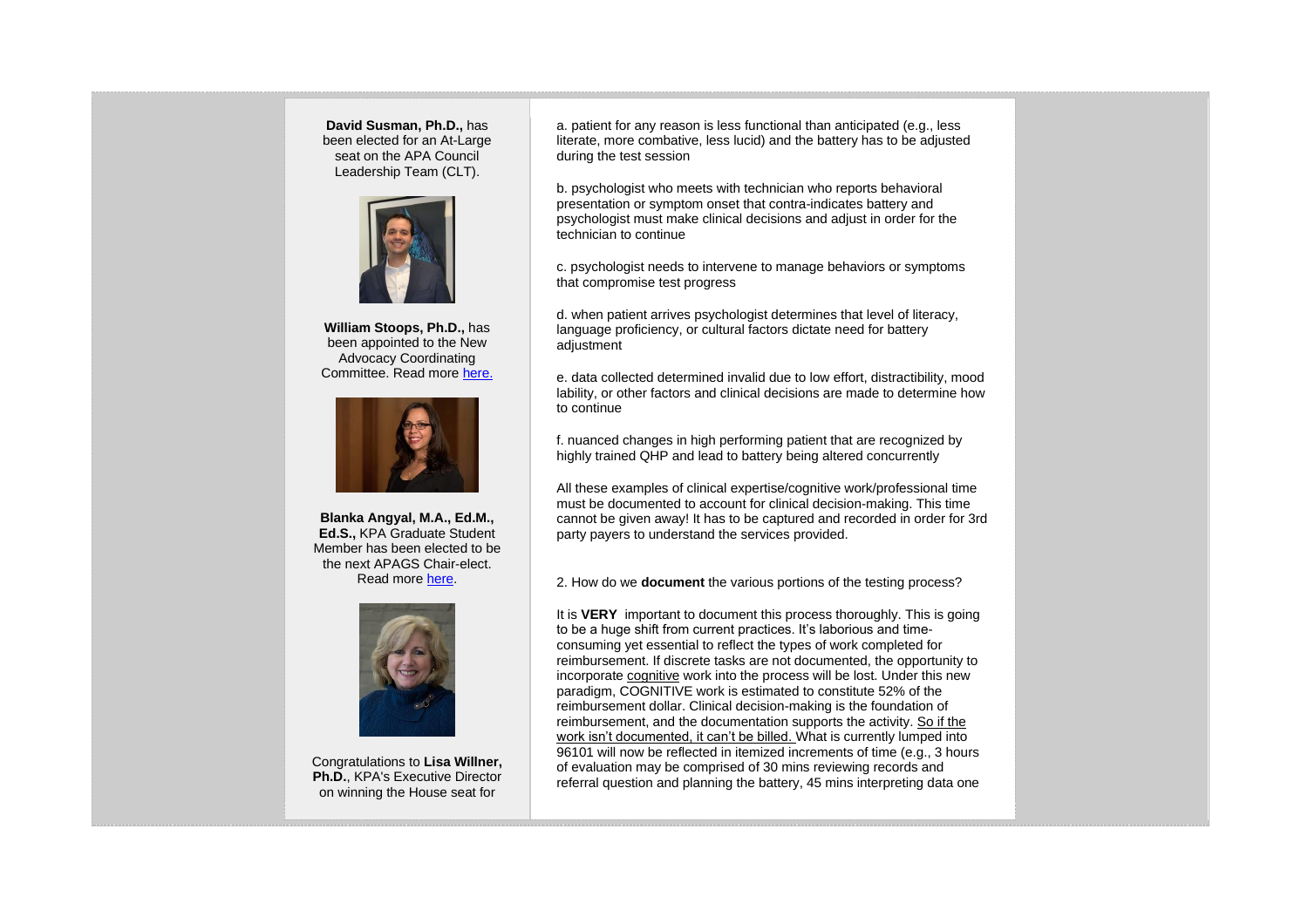#### District 35! She will be sworn in on January 8th, 2019.

*If you have a highlight you would like to share with the KPA office please email Membership & Marketing Coordinator, Samm Collins at [samm@kpa.org](mailto:samm@kpa.org)*

#### **In Memoriam**

**[Steven Riggert](https://www.legacy.com/obituaries/name/steven-riggert-obituary?pid=190463982)** 1952-2018

[Brenda Brandon Estes](http://thejhchurchillfuneralhome.tributes.com/obituary/show/Brenda-Brandon-Estes-106168695) 1939-2018

[Stephen Paul Mann](https://www.legacy.com/obituaries/louisville/obituary.aspx?n=paul-stephen-mann&pid=189348724&fhid=4753) 1942-2018

[Kim Alan Naugle](https://www.clarklegacycenter.com/obituaries/obituary-listings?obId=3119126) 1954-2018

afternoon, and 1 hour 45 minutes of data interpretation and report writing on another day).

APA recommends a **log** that lists dates and total times for each activity (i.e., scoring, clinical decision-making). An example if provided on the slide deck. It may be cumbersome to record all start and stop times – those might need to be included in a separate start/stop time log that is kept in the chart – but include a summary table with cumulative documented time at the end of the report. **Remember – if you don't record it, don't bill it.**

3. Can testing be **billed over several days**? What if feedback can't be given for a few weeks? What if your agency requires billing within a certain number of hours of the service?

- Yes! Multiple day billing is allowed. Base and add-on codes can be billed on separate days, meaning there will be days when add-on codes are billed on a day without a base code.
- Yes! The feedback session can be billed later. If there will be a significant break between the testing work and the feedback session, bill all-but the feedback session and then bill the add-on code for the feedback session when it occurs. This highlights the need for the documentation log! See the FAQ sheet attached.
- Yes! Follow your agency billing requirements. If your agency requires billing within a certain numbers of hours of service, bill what has been completed at each billing juncture. Again – keep that log so that it is clear the process of the testing process as a unit.

4. What are some examples of the appropriate use of 96146? See this question addressed on the FAQ's below.

5. If possible, start with a clean slate on 1/1/19. Complete AND BILL all 2018 testing before 1/1/19. Testing cases that straddle the transition period will be problematic and may require a new authorization on 1/1.

**APA provides responses to the most commonly asked questions by psychologists on the changes to the neuropsychological and psychological testing codes effective January 1.**

**How are students or postdoctoral trainees who provide test administration and/or scoring services while supervised by licensed psychologists treated in the new coding structure?**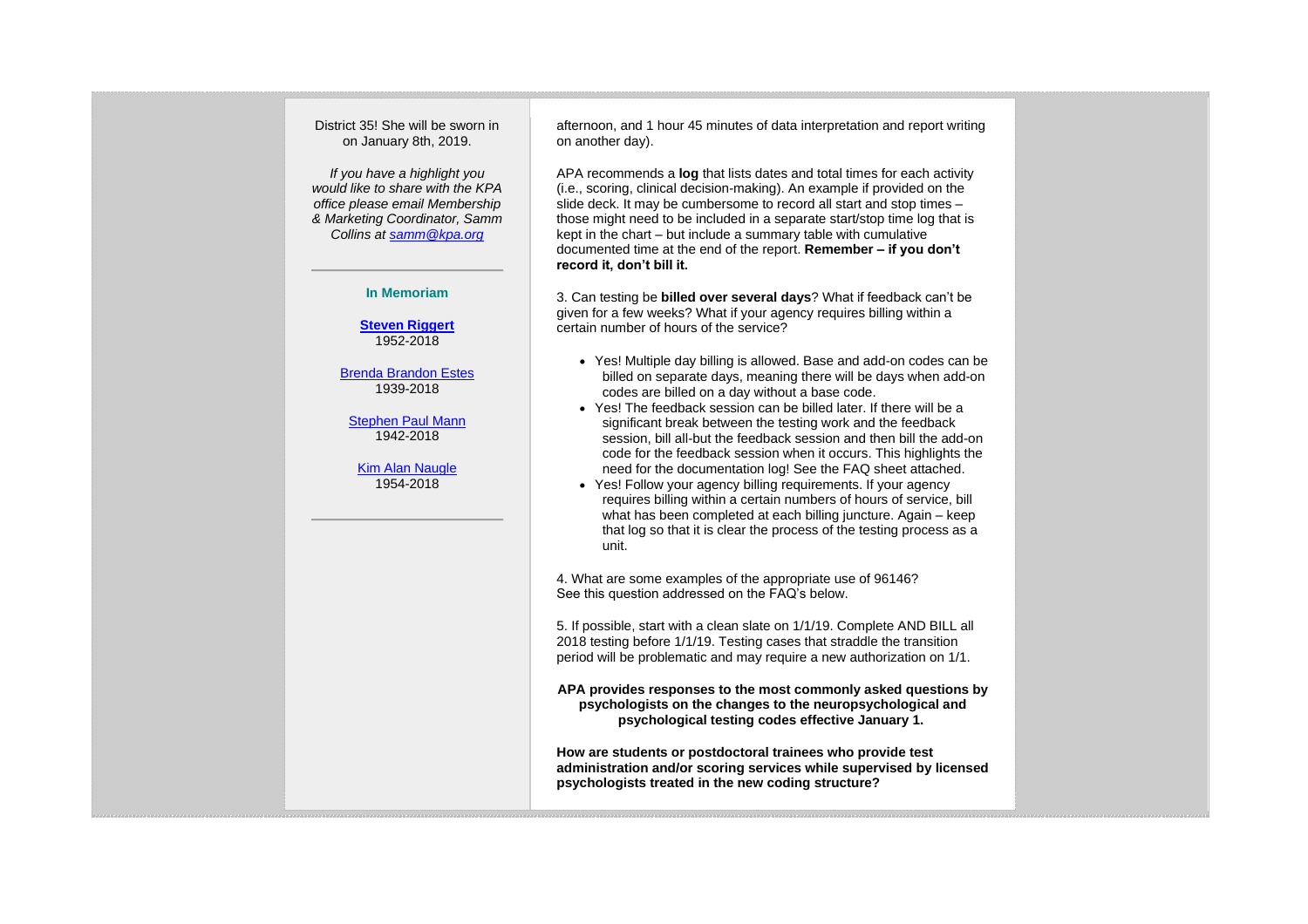

Specific guidance for assessment provided by unlicensed trainees under the supervision of licensed psychologists and neuropsychologists is not addressed by the new coding structure. This is something that is decided by Medicare, Medicaid and other third-party payers.

The Centers for Medicare and Medicaid Services (CMS) has specifically stated that under the Medicare Physician Fee Schedule there is no payment for services performed by students or trainees. Accordingly, Medicare does not pay for services represented by CPT codes 96102 and

96119 (the current technician codes) when performed by a student or a trainee. This position will not change with implementation of the new testing codes.

**Are these the procedure codes to use for all insurance companies?** Yes. Beginning Jan. 1, 2019, Medicare and private insurers will provide reimbursement for testing services utilizing the new coding structure. Because the codes are new, we expect some delays in processing of claims that use the new codes.

### **How should we handle testing cases that are being scheduled or are already scheduled for the end of 2018?**

We strongly recommended completing all work on 2018 cases by Dec. 31, 2018. If 2018 work is not completed, any patient authorized for services will need to be re-authorized in 2019 because of the entirely new coding structure.

### **Can interactive feedback be conducted over the phone or are the codes for face-to-face use only?**

Interactive feedback should be billed using the evaluation services codes and only when the service is provided face-to-face.

**If both the psychologist and the technician (under the supervision of the psychologist) provide test administration and scoring services during the evaluation, can both Test Administration and Scoring codes 96136-96139 be used to document the time spent by each?**

It is a common practice for both psychologist test administration and technician test administration to occur in the same patient. Even when utilizing testing technicians, many psychologists and neuropsychologists have incorporated test administration of at least several tests into their evaluation protocol. Therefore, both the psychologist and technician test administration and scoring codes can be used together.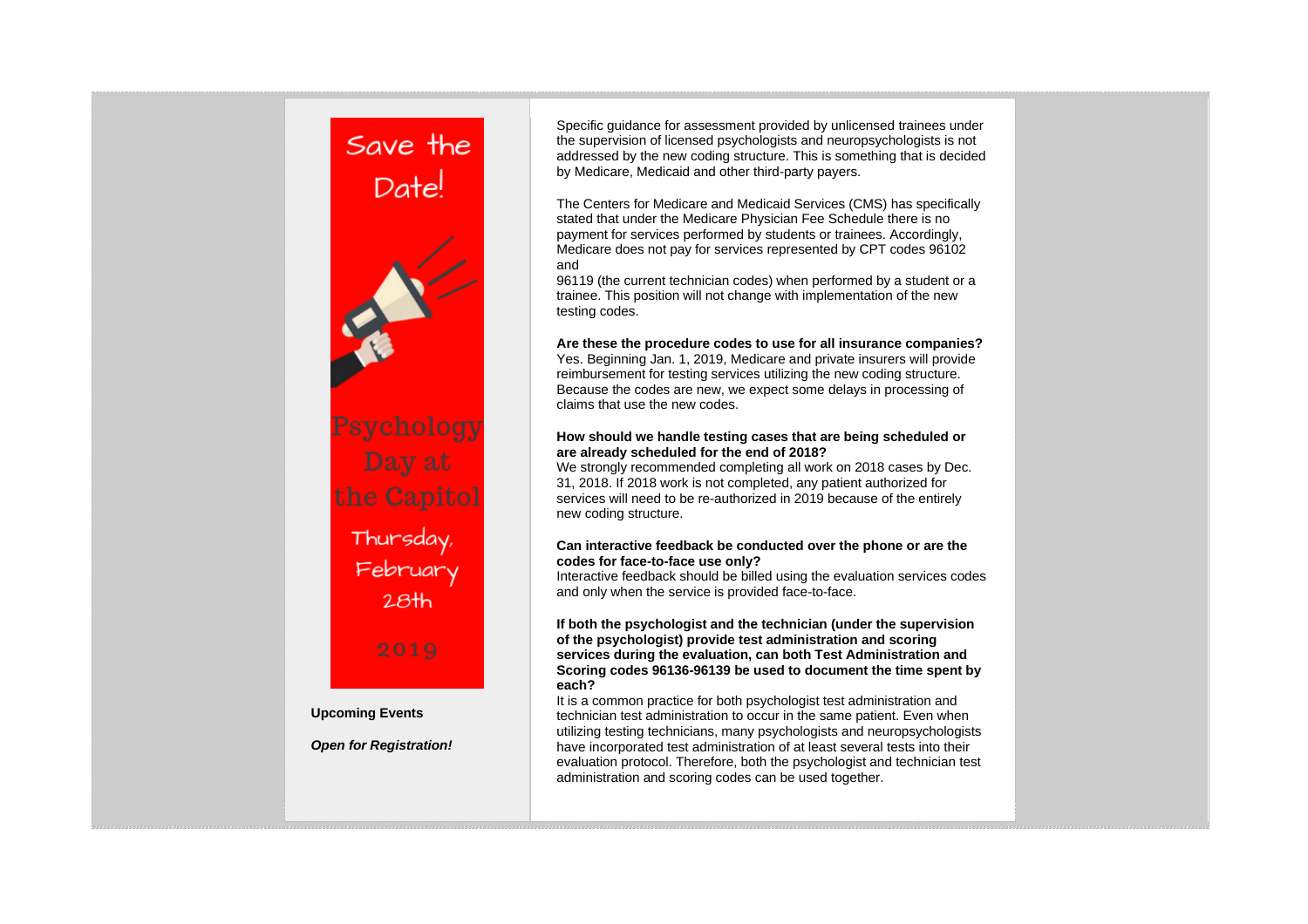**Jan 14**- [Effective Advocacy -](https://kpa.memberclicks.net/index.php?option=com_jevents&task=icalevent.detail&evid=39) [Every Voice Counts!](https://kpa.memberclicks.net/index.php?option=com_jevents&task=icalevent.detail&evid=39)

**Mar 8**- [Anxiety Disorders in Kids](https://kpa.memberclicks.net/index.php?option=com_jevents&task=icalevent.detail&evid=38)  [and Teens: Recognizing and](https://kpa.memberclicks.net/index.php?option=com_jevents&task=icalevent.detail&evid=38)  [Treating the Emerging](https://kpa.memberclicks.net/index.php?option=com_jevents&task=icalevent.detail&evid=38)  [Epidemic, 6 CE](https://kpa.memberclicks.net/index.php?option=com_jevents&task=icalevent.detail&evid=38)

**Feb 15**- [#MeToo and other](https://kpa.memberclicks.net/index.php?option=com_jevents&task=icalevent.detail&evid=40)  [Social Movements: Creating a](https://kpa.memberclicks.net/index.php?option=com_jevents&task=icalevent.detail&evid=40)  [Culture of Gender Justice](https://kpa.memberclicks.net/index.php?option=com_jevents&task=icalevent.detail&evid=40)  [Offline and Online](https://kpa.memberclicks.net/index.php?option=com_jevents&task=icalevent.detail&evid=40)

**Feb 15-** [School Refusal:](https://kpa.memberclicks.net/index.php?option=com_jevents&task=icalevent.detail&evid=40)  [Children Who Can't or Won't Go](https://kpa.memberclicks.net/index.php?option=com_jevents&task=icalevent.detail&evid=40)  [to School](https://kpa.memberclicks.net/index.php?option=com_jevents&task=icalevent.detail&evid=40)

*Online registration opening soon!*

**Apr 26**- Cyberbullying in **Schools** 

**Apr 26-** Therapy and Professional Practice Using Mobile Apps

**May 10**- Topic: Eating Disorder **Treatment** 

**June 21**- Topic: Advanced **Supervision** 

**June 21-** Topic: Ethics

**Sept. 20**- Topic: Outcome Measures

**How should we bill for services that take place over multiple days?** It is typical for psychologists to provide Testing Evaluation Services 96130-96133 and/or Test Administration and Scoring services 96136- 96139 across multiple dates of service. This could include multiple testing sessions with test scoring, non-face to face time engaged in professional services, and interactive feedback sessions. When a service is spread out over multiple visits, it is recommended that all codes be billed together on the last date of service when the evaluation process is completed. Additionally, a base code should only be submitted for the first unit of service of the evaluation process, and only add-on codes be used to capture the services provided during subsequent days of service.

If an institution, agency, or practice requires that a bill be submitted prior to completion of the entire evaluation process, then it is recommended that a note be submitted on the date of each service that indicates the number of hours of service provided and billed on that day "with evaluation ongoing and report to follow". Final report documentation should include all dates billed corresponding to services provided.

**What about the scenario where you complete the testing but can't meet with the family for feedback for a few weeks? Would they bill everything except for the feedback session and then bill it later? If so, what if my agency requires billing within 10 days of service?**

Using the methodology described in the second paragraph of #4 above, billing and report would not have to wait for the feedback session, which would be billed as an add-on code and documented separately with a note indicating that feedback is tied to the original evaluation.

**What is the recommended way to track how testing time is accumulated? For example – if you ultimately bill 3 hours for evaluative services, those may happen 30 mins planning the battery and reviewing records and referral question, 45 mins interpreting data one afternoon, and 1 hour 45 minutes of interpretation and report writing on another day. How is the clinician to track these cumulative minutes?**

It is absolutely essential that all of the Testing Evaluation Services and Test Administration and Scoring services provided by the psychologist/neuropsychologist and technician are documented in a comprehensive and transparent way. This should include a table within the report listing dates and total times for each activity, (including scoring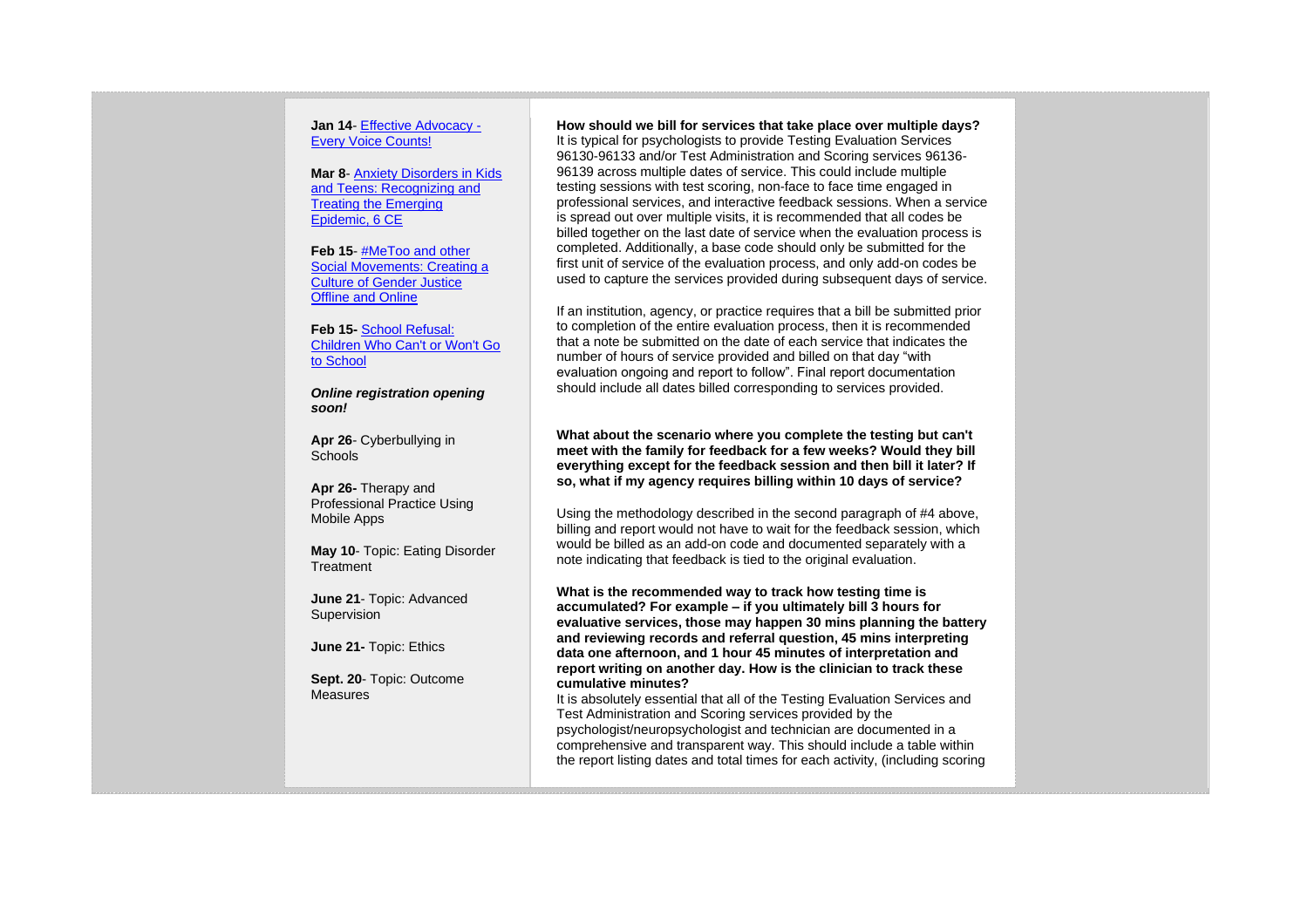# On-Demand Continuing **Education** Webinars

Completing one of the four Ethics and Risk Management Webinar Sequences and its exam earns you 6 CE credits and makes you eligible for a 15% savings on your Trust Sponsored Professional Liability Insurance premium for two consecutive renewals at your next policy renewal.

### CLICK HERE AND ENTER TRUST-KY **DURING** REGISTRATION!

#### **KBEP Elections Results**

In accordance with [KRS](http://www.lrc.ky.gov/Statutes/statute.aspx?id=31222)  [319.020](http://www.lrc.ky.gov/Statutes/statute.aspx?id=31222) the Kentucky

and clinical decision making), as well as a log sheet with clear start/stop times in the clinical chart.

### **Just to clarify, in order to use the Testing Evaluation Services codes (96130-96133), must the psychologist first perform Test Administration and Scoring services (96136-96139)?**

No, some elements of test evaluation services will always be performed by the professional prior to test administration. Indeed, the "pre-service work" associated with test evaluation service codes includes things such as preliminary test selection and clarifying the referral question. These would be standard activities that would occur before test administration and scoring services would take place. Therefore, test evaluation services must be performed by the professional prior to test administration, but this includes preliminary activities typical to the practice of psychologist when conducting testing.

### **What if we administer only one test? What if it has many subtests like the Wechsler Intelligence scales?**

The psychologist is required to give 2 or more tests in order to utilize the Test Administration and Scoring codes 96136-96139. A single standalone test, even a multifaceted one, would not represent a neuropsychological evaluation or psychological evaluation service.

#### **For 96146, do you bill this code twice if you give more than 1 automated test?**

No. The bill code can only be used one time.

### **Could you provide any examples of what types of testing would typically be considered billed under 96116 and 96121?**

96116 and 96121 are the CPT codes for Neurobehavioral Status Exam. The neurobehavioral status exam is a clinical interview examination that might include use of some briefer behavioral measures to determine the individual's mental status. It typically does not involve administration of formal neuropsychological tests which would be subsumed under the testing codes.

#### **Could you explain the difference between 90791 and 96116?**

When conducting a psychological evaluation, it would be typical to utilize 90791 for the psychiatric diagnostic interview portion of the comprehensive \*psychological\* evaluation process. Depending on the referral question, when conducting a neuropsychological evaluation, it would be appropriate to use 96116/96121 for the neurobehavioral status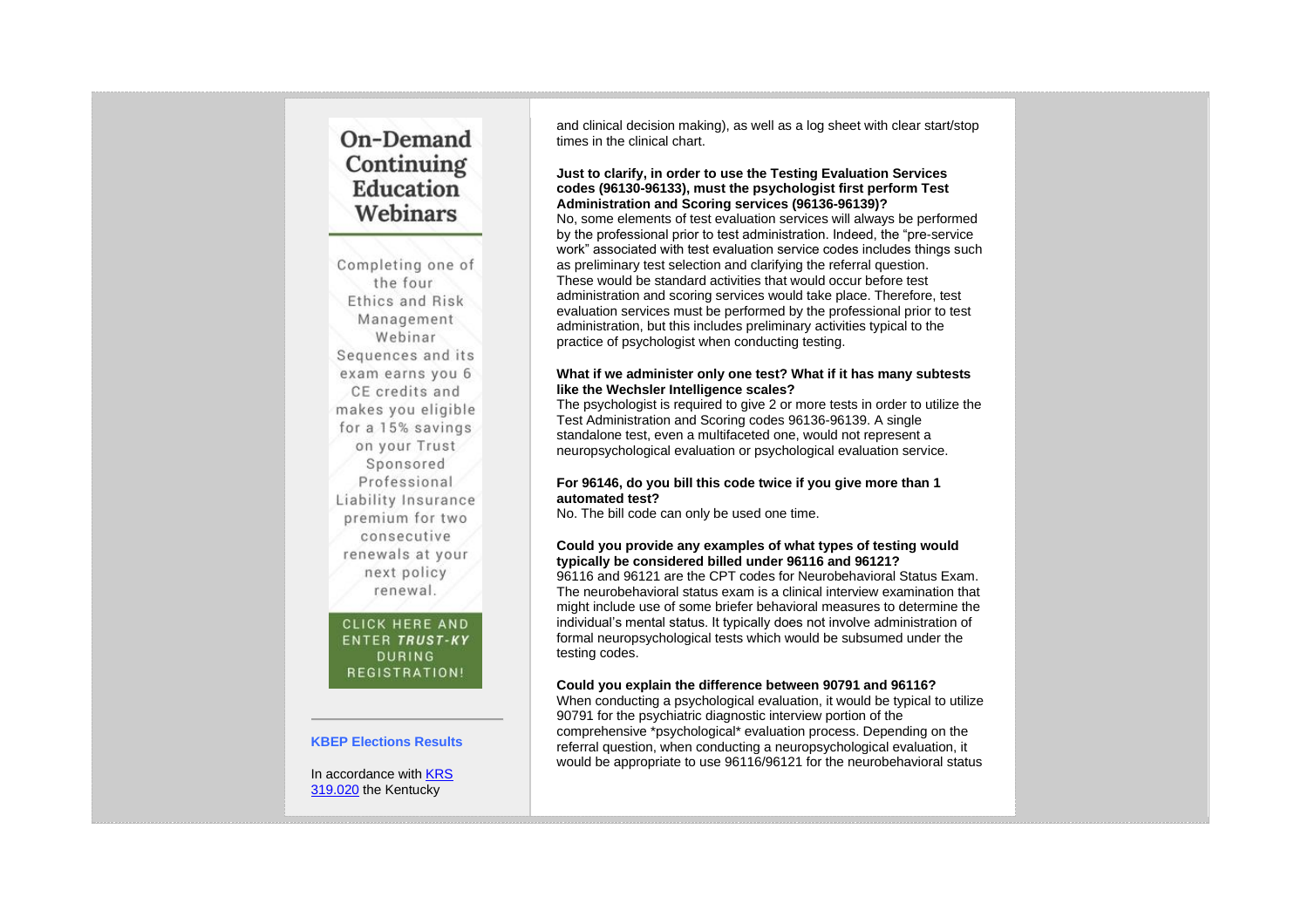Psychological Association is charged with conducting the nomination and election process for the Kentucky Board of Examiners of Psychology. KPA sends nomination and election material to all licensed psychology professionals, regardless of their membership status with KPA. The top 3 names are submitted to the Governor for selection of licensing board members.

Here is a update on open KBEP board seats:

**Doctoral Seat - Gerald A. Walker, Psy.D. - Term expired 3/11/2018**

1. Brenda Nash, Ph.D.

2. Allison From-Tapp, Psy.D.

3. Gina DeArth-Pendley, Ph.D.

#### *Awaiting Governor selection*

*KPA will be conducting an election for a KBEP doctoral seat in late 2018 - early 2019. Details will be emailed to ALL doctoral level psychologists in the coming days.*

If you have any questions about KBEP elections, please contact us at kpa@kpa.org

examination/clinical interview that typically accompanies \*neuropsychological\* testing.

**I administer/interpret both the WAIS and Wechsler Memory Scale, so could be both psychological test evaluation services (96130) and neuropsychological test evaluation services (96132). How does this affect coding the time for interactive feedback?**

When administering these measures in the context of a psychological evaluation, then use the add-on code 96131 to capture the interactive feedback portion of the evaluation services provided by the psychologist. Similarly, you would use the add-on code 96133 for interactive feedback provided in the context of a neuropsychological evaluation.

#### **If a first test (e.g., MMPI-2) is invalid and a second administration of that test is needed, can the repeat administration be billed as a new test?**

The time the psychologist and/or technician spends engaging in test administration and scoring services of psychological/neuropsychological tests is captured by new codes (96136-96139) that are separate and distinct from the delivery of psychologist evaluation services (96130- 96133).

If a patient's performance renders a test invalid, the psychologist or technician has still engaged in test administration and scoring services. If there is a clinical justification for doing so, then any time spent administering and scoring the same test again should also be captured along with

clear documentation as to why the test was given again. Regardless of test results, evaluation services by the psychologist (96130-96133) would still be required for test interpretation, integration of clinical and test data and report creation.

#### **If a clinic double-scores test protocols for accuracy, can the time for the second score be billed?**

No. The professional or the technician can be paid only one time for scoring services.

#### **Can you bill more than one unit of 90791?**

No. 90791 is not a time-based code. It is an event code that is billed one time.

**How would I code the administration of the Rorschach alone?** This test would be coded as 96136/96137, as long as there is at least

one more test administered by the psychologist which is required in order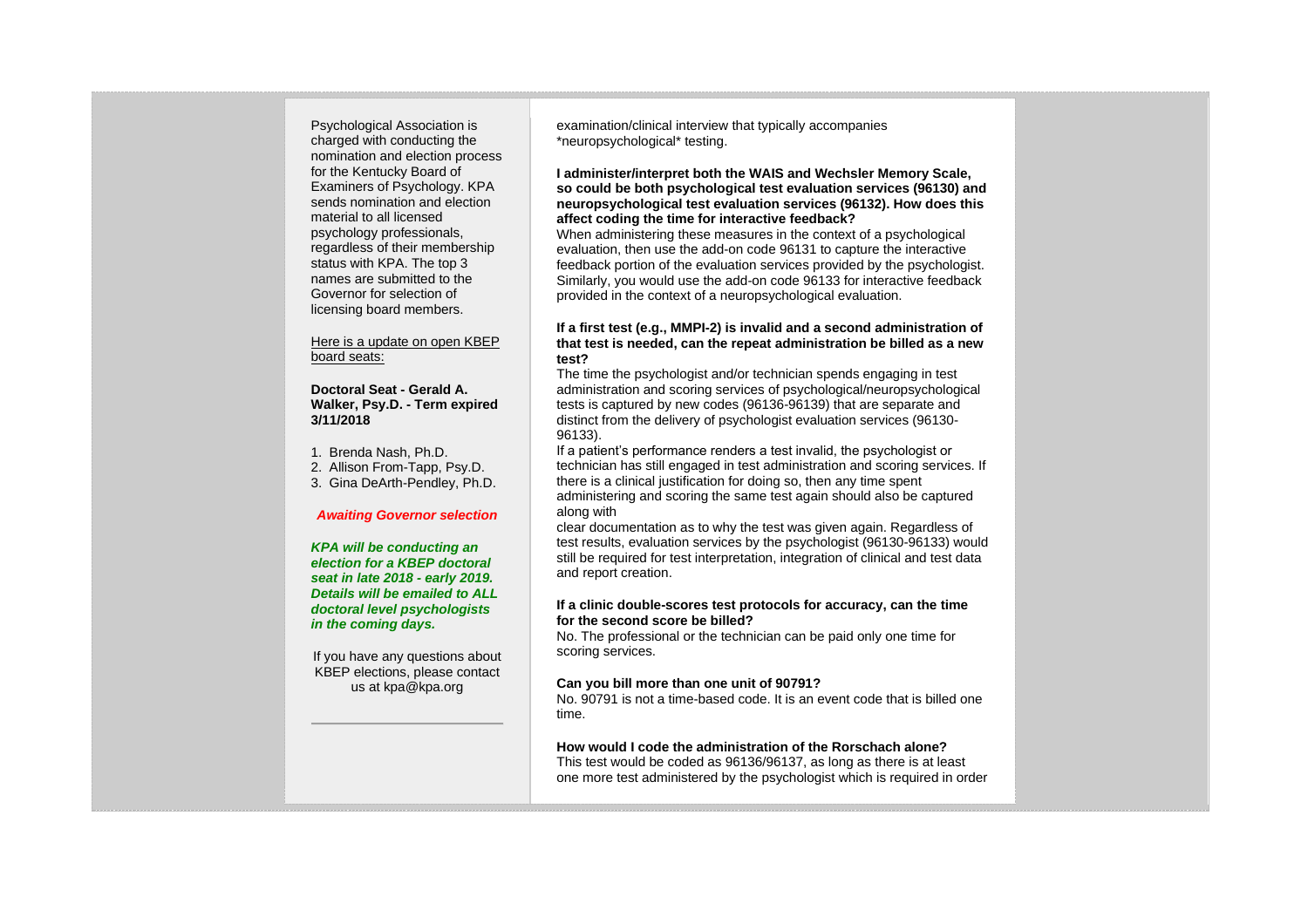

**KPA Advocacy Benefits**

Remember that KPA's advocacy efforts are supported by your membership in KPA. KPA's advocacy benefits all

psychology professionals, not

to utilize the Test Evaluation Service codes for interpretation/integration/report creation (96130/96131).

**OPEN CALL We are accepting Proposals for<br>Continuing Education Events for** the 2019 Convention & 2020 Calendar

# **Click here to Submit**

**Deadline for proposals: Friday, February 15, 2019** 

# KPA 2019 Legislative Priorities

*At the state level:*

**Support legislation maintaining psychologists' role in licensing, regulating, and overseeing the practice of psychology.**

Rationale/examples: Maintain the autonomous functioning of the KY Board of Examiners of Psychology.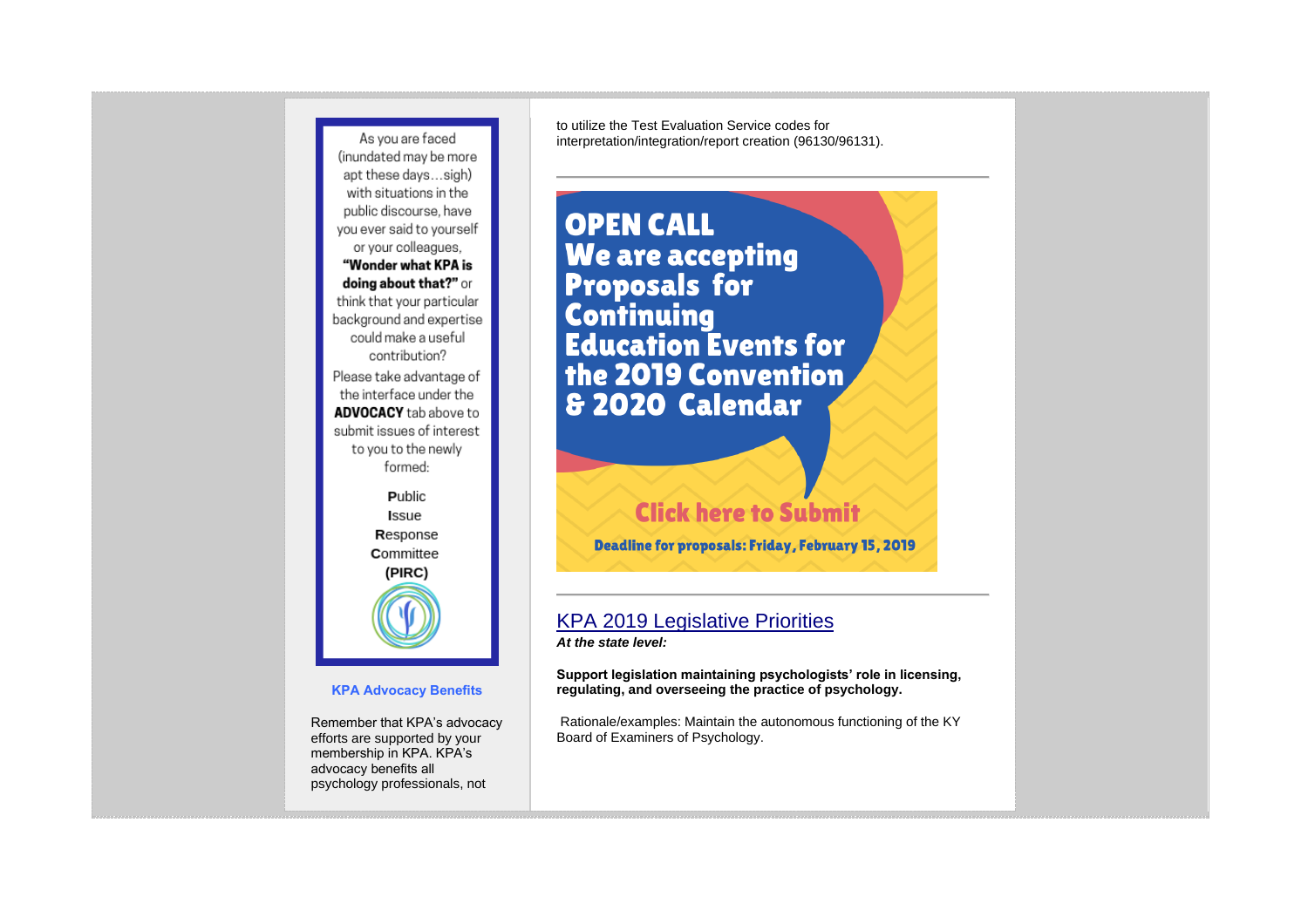just those who belong to KPA. We thank you for continuing to support the future of psychology and those we serve through your active membership in KPA!



### **KPA Member Benefit Highlights**

#### **Free Practice Consultations**

KPA's Director of Professional Affairs, is available to consult with KPA members concerning a range of practice and advocacy issues, including HIPPA, third party reimbursement, and state regulations, and can tap resources and practice

### **Support legislation to strengthen minors' access to mental health treatment and advocacy services.**

Rationale/examples: Current law permits physicians to provide mental health counseling to minors without parental consent but does not specifically allow licensed mental health professionals to do so, nor DV & rape crisis centers to provide advocacy services to minors.

### **Support legislation addressing school safety issues by improving school climate and culture and increasing the availability of mental health services to students.**

Rationale/examples: The recent spate of school shootings –including the deadly incident in Marshall County – has caused the state legislature to examine possible responses, ranging from more metal detectors, police presence and arming teachers to providing resources for traumainformed schools and increased school-based mental health services and supports.

#### **Support legislation that increases access to behavioral health services & supports a positive climate for psychology providers.**

Rationale/examples: Require uniform credentialing & prompt payment by Medicaid MCOs & other insurers; Support expanded services to address Kentucky's opioid crisis; Provide financial help to sustain CMHCs' operations as part of the state's retirement system.

### **Uphold public protection by opposing legislation allowing nonpsychologists to deliver services which are clearly defined as the practice of psychology.**

Rationale/examples: Seek revision of bill language which, if not modified, would infringe on the practice of psychology by those seeking licensure in a profession other than psychology.

### **Increase psychology's voice in decisions affecting behavioral health.**

Rationale/examples: Establish a Palliative Care Interdisciplinary Advisory Council within the Cabinet for Health and Family Services with one or more psychologists on the council.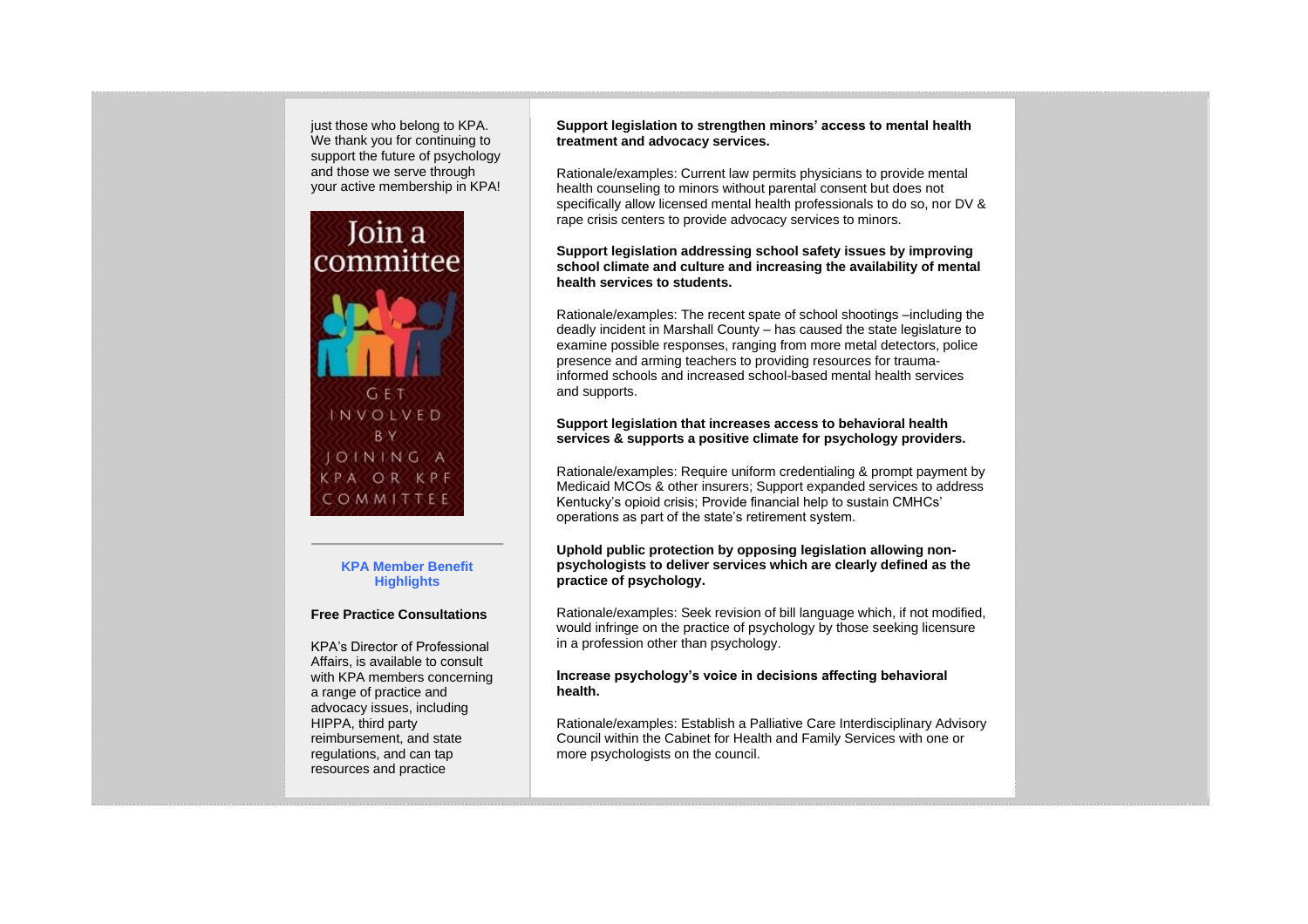information from APA to help members resolve issues.

Have a professional/ practice question? KPA Members log in to the KPA website and access the consultation form under the Members Only section!

Kentucky Psychological **Association's** Colleague **Assistance** Program is here for you



**Check the** website and make the call

**Support evidence-based legislation designed to improve population health outcomes in Kentucky.** Rationale/examples: Support antismoking measures; Fund health literacy programs across the state.

**Support legislation that improves health equity for historically underserved populations.**

Rationale/examples: Add health supports to reduce gaps in health services; Reimburse peer support specialists in both the mental health and substance use disorder arenas; Take actions to decrease social isolation in vulnerable populations which erodes health quality; Create community health workers to link Kentuckians with appropriate health care services.

**Maintain Medicaid coverage for all Kentuckians below 138% of the federal poverty level.**

Rationale/examples: Protect coverage of the approximately 440,000 Kentuckians on the Medicaid rolls under the Medicaid Expansion, many of whom have substance use disorders.

**Monitor and respond to changes in the tax reform measure passed hurriedly in 2018 with no time for public input.**

Rationale/examples: The tax reform measure now taxes non-profit organizations in their fundraising, makes the tax system more burdensome on low-income Kentuckians and may include efforts in the future to impose a tax on health care providers, including psychologists and other behavioral health providers.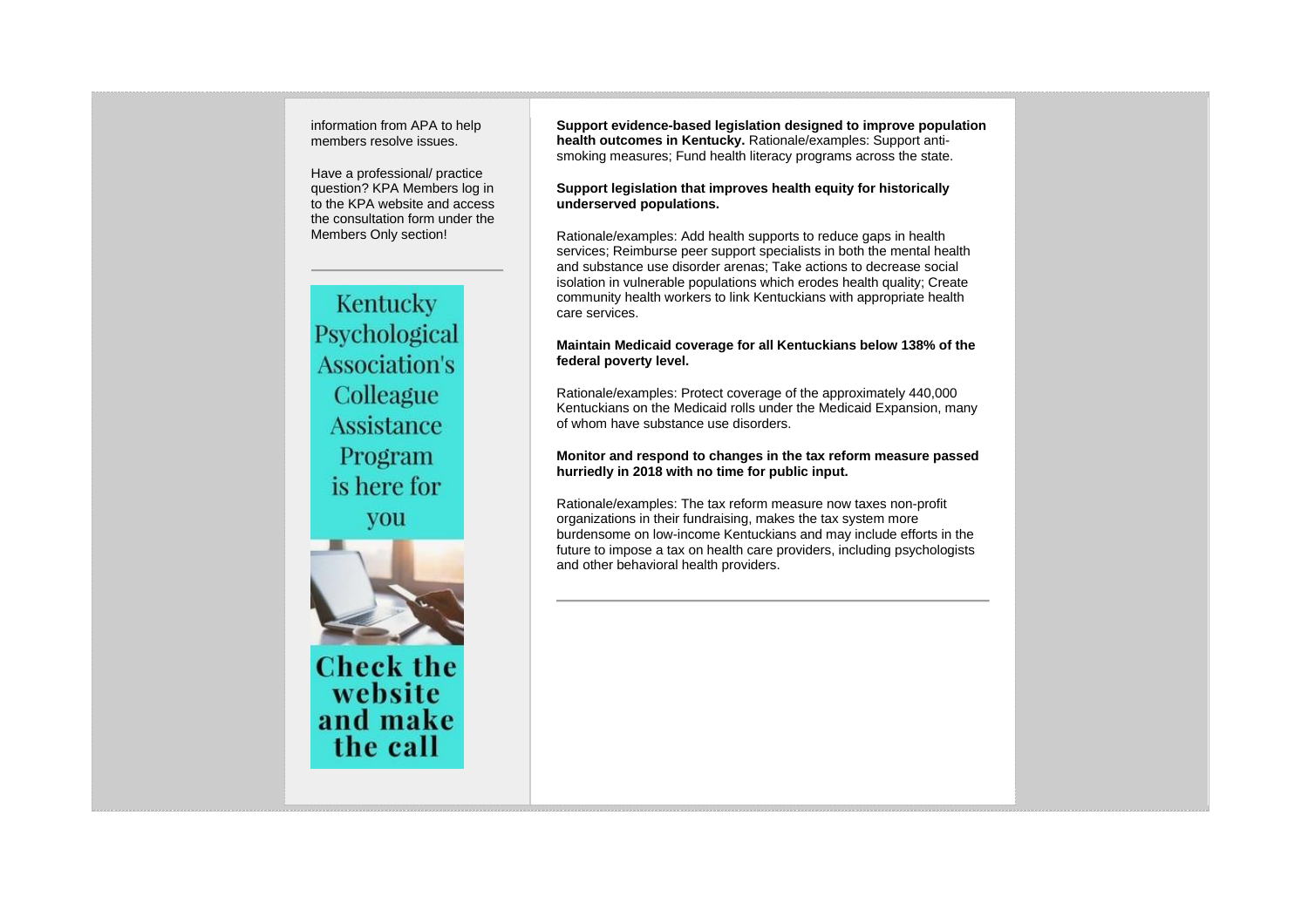### **Free Ethics Consultations**

Have an ethical concern or question? Request a consultation from the KPA Ethics Committee by completing the Ethics Consult form available under the Members Only section of the website. How it works…Your request will be forwarded to the current KPA Ethics Committee Chair, Dr. Pat Burke, who will consult with the entire ethics committee and review ethical guidelines prior to issuing a response. Response time averages around 10 days depending on the depth of the consultation request.

*KPA Member Only Services!*



# KPA-PAC FINDS SUCCESS IN 2017-18 ELECTION CYCLE

*Ben Birkby, Psy.D. KPA-PAC*

Thanks to your support the KPA-PAC found continued success in advancing political awareness and concern about the future of psychology in Kentucky. Below you will find a summary of the KPA-PAC's results.

#### **KPA-PAC 2017-18 Election Summary**

- Donated to 21 candidates
- 81% won their elections (17 of 21)
- 73% of donations went to Democratic candidates
- 27% of donations went to Republican candidates
- Donated \$8,300 to individual candidates in the general election
- Donated \$3,000 to the D/R caucuses in the general election
- **Total KPA-PAC donations for 2017- 2018 Election Cycle: \$11,300**

*For more detailed 2017-18 election results please visit [http://www.kpapac.org](http://www.kpapac.org/) and click on News.*

The KPA-PAC is the only political action committee speaking for psychologists in Kentucky's political process. Decisions made in Frankfort impact matters, such as psychology licensure, insurance reimbursements, and our very identity as psychologists. KPA-PAC is a bipartisan political action committee of the Kentucky Psychological Association. KPA-PAC conducts legislative and political advocacy on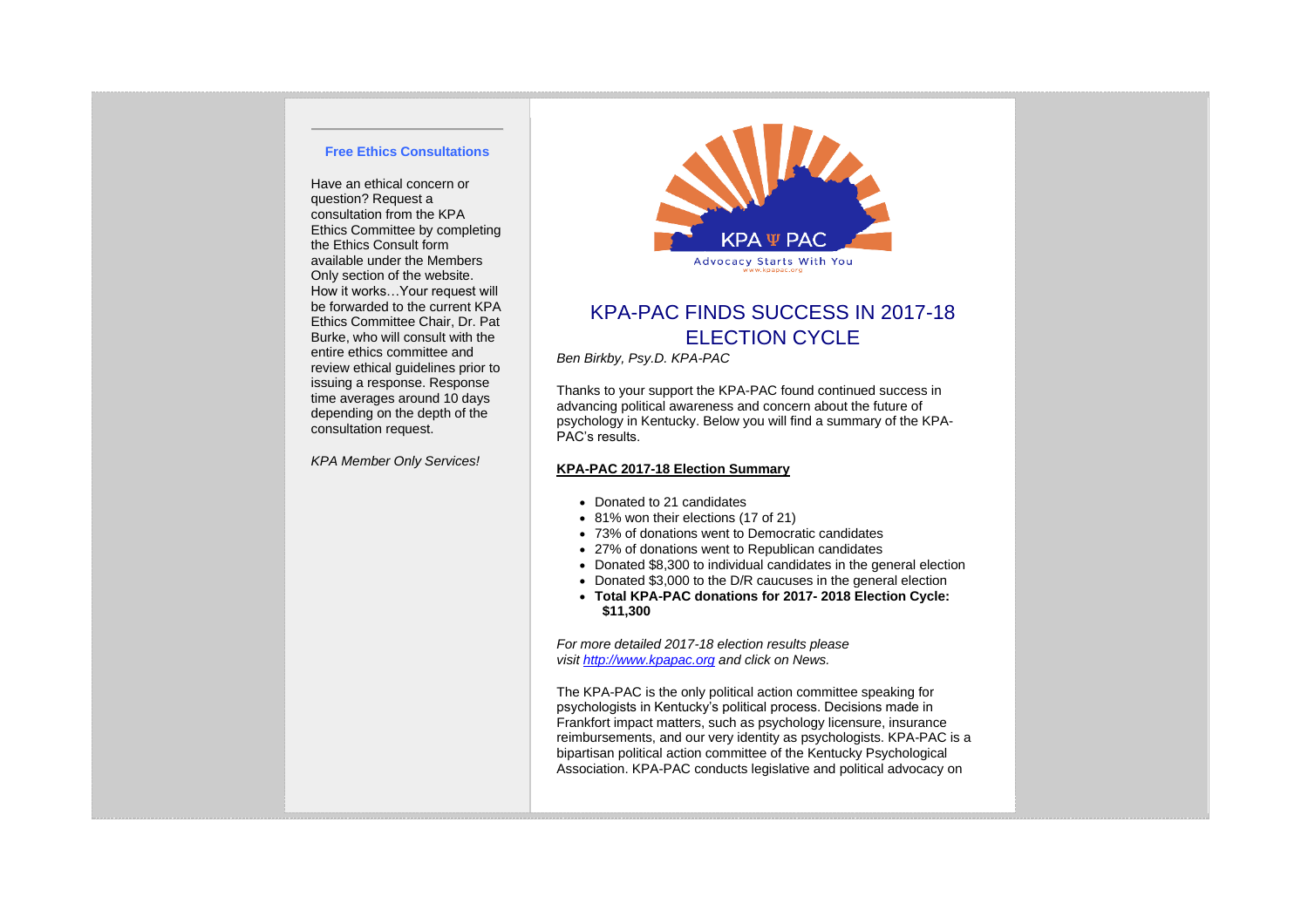

behalf of practitioners and educators who are members of the Kentucky Psychological Association.

*Raise your voice for psychology! Help advance and protect your profession! Learn more about the KPA-PAC or make a contribution at [http://www.kpapac.org](http://www.kpapac.org/)*

*------------------------------------------------------- --------------------------------------------------------*



## Kentucky Psychological Foundation News ----------------------------------------------------------------

# Don't Let the Holiday Blues Get You Down

*Christen Logue, Ph.D., & KPF Public Education Committee*

For many people, the holiday season is a time of celebrations and cheer but, for some, this season can bring more misery than merriment. With high expectations around gift-giving, decorating, feasting and family gatherings, feelings of disappointment, sadness, fatigue, frustration or being overwhelmed are not unusual.

Psychologists point out that there is a difference between the holiday blues, which are often temporary and go away once the season ends, and more serious conditions such as depression, seasonal affective disorder and anxiety disorders.

*"If people are already experiencing stress or sadness in other areas of their life, they may be especially vulnerable to these feelings during the holidays," Dr. Chrissy Logue, psychologist and chair of*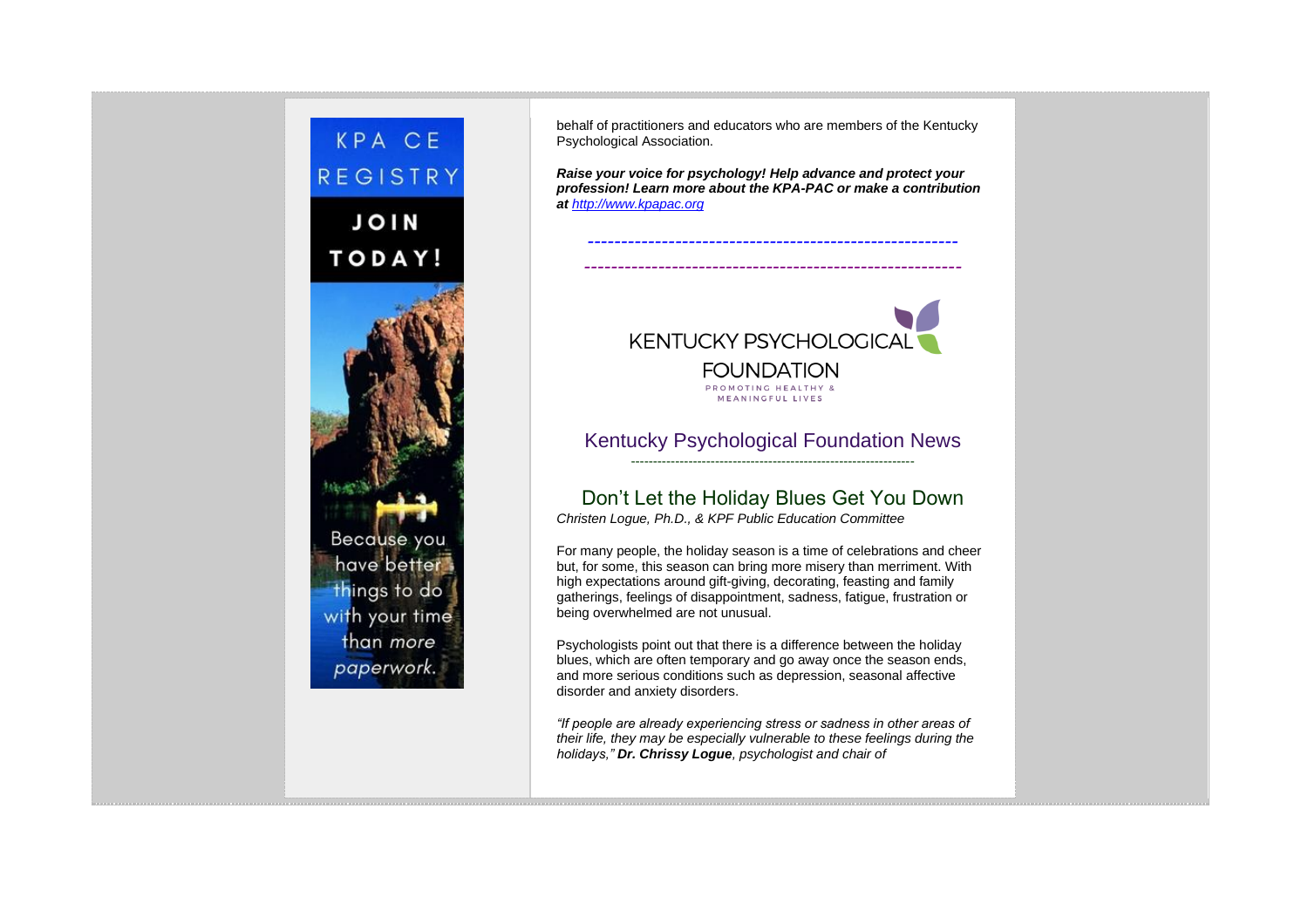

the Public Education Committee, said. "However, the holidays can be a great opportunity to enhance psychological well-being."

**The KPF Public Education Committee and the American Psychological Association offer these tips to combat the holiday blues:**

**Take time for one's self** — There may be pressure to be everything to everyone. But remember that there are a limited amount of hours in a day. So it's important to prioritize. Take care of the activities and traditions that are the most important and remember that sometimes selfcare is the best thing people can do. Individuals should go for a walk, spend time with a friend, watch a movie or take time out to listen to music or read a new book. Everyone needs time to recharge their batteries by slowing down, people will actually have more energy to accomplish their goals.

**Volunteer** — Find a local charity, such as a soup kitchen or a shelter where families can volunteer together and support their community. Not only is giving back a great way to spend time with loved ones during the holidays, but helping others has been shown to reduce stress and improve overall mood.

**Have realistic expectations** — No holiday celebration is perfect. View inevitable missteps as opportunities to demonstrate flexibility and resilience. A lopsided tree or a burned brisket won't ruin the holiday; rather, it will create a family memory. If the children's wish lists are outside the budget, talk to them about the family's finances this year and remind them that the holidays aren't about expensive gifts.

**Remember what's important** — The barrage of holiday advertising can make people forget what the holiday season is really about. When the holiday expense list is running longer than the monthly budget, scale back and be reminded that what makes a great celebration is loved ones, not store-bought presents, elaborate decorations or gourmet food.

*Seek support — Talk about the anxiety, stress or sadness with friends and family. Getting things out in the open can help people navigate their feelings and work toward a solution for the holiday blues. If these feelings persist, consider seeing a mental health professional such as a psychologist. Psychologists are uniquely trained to understand the connection between the mind and body.*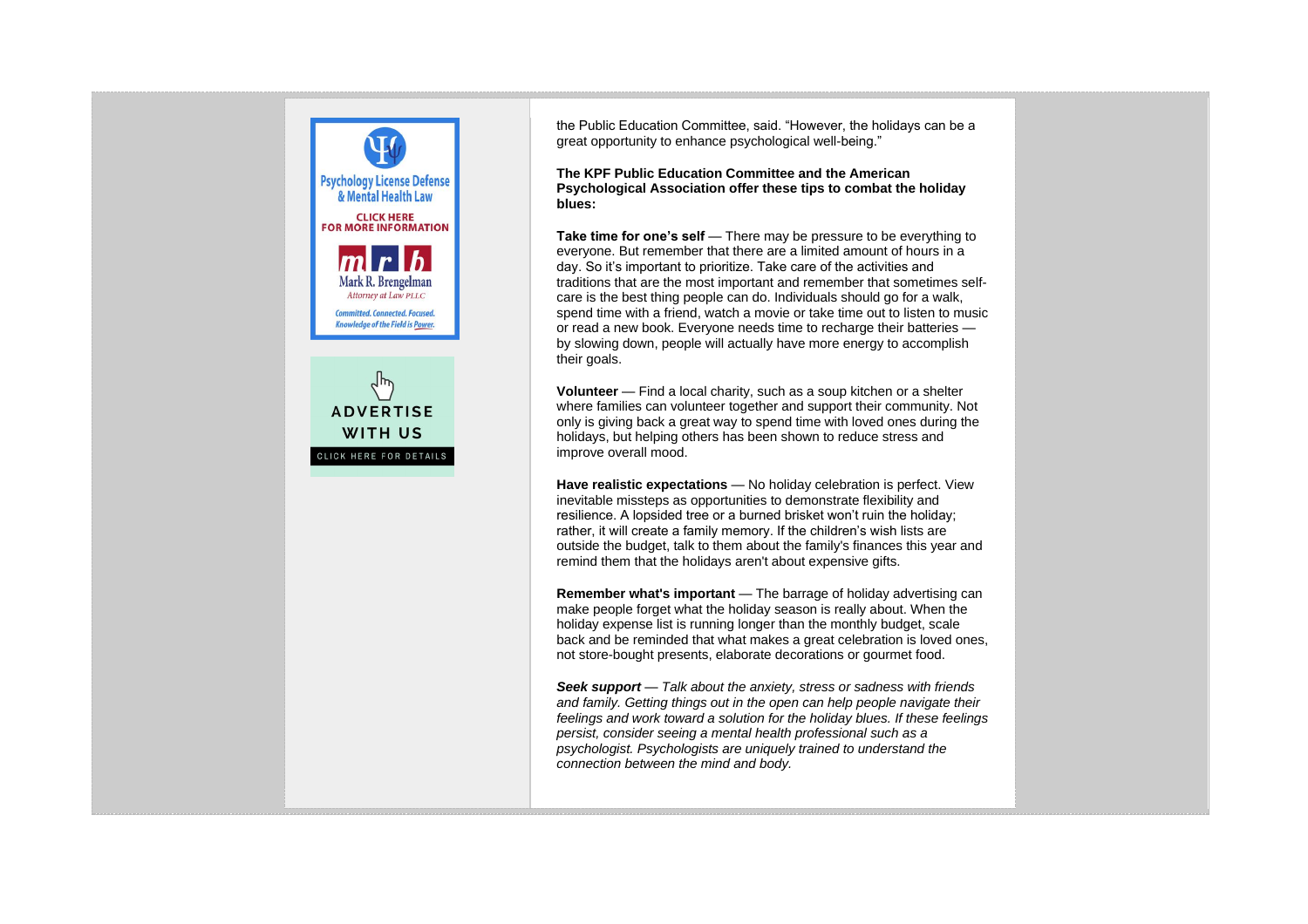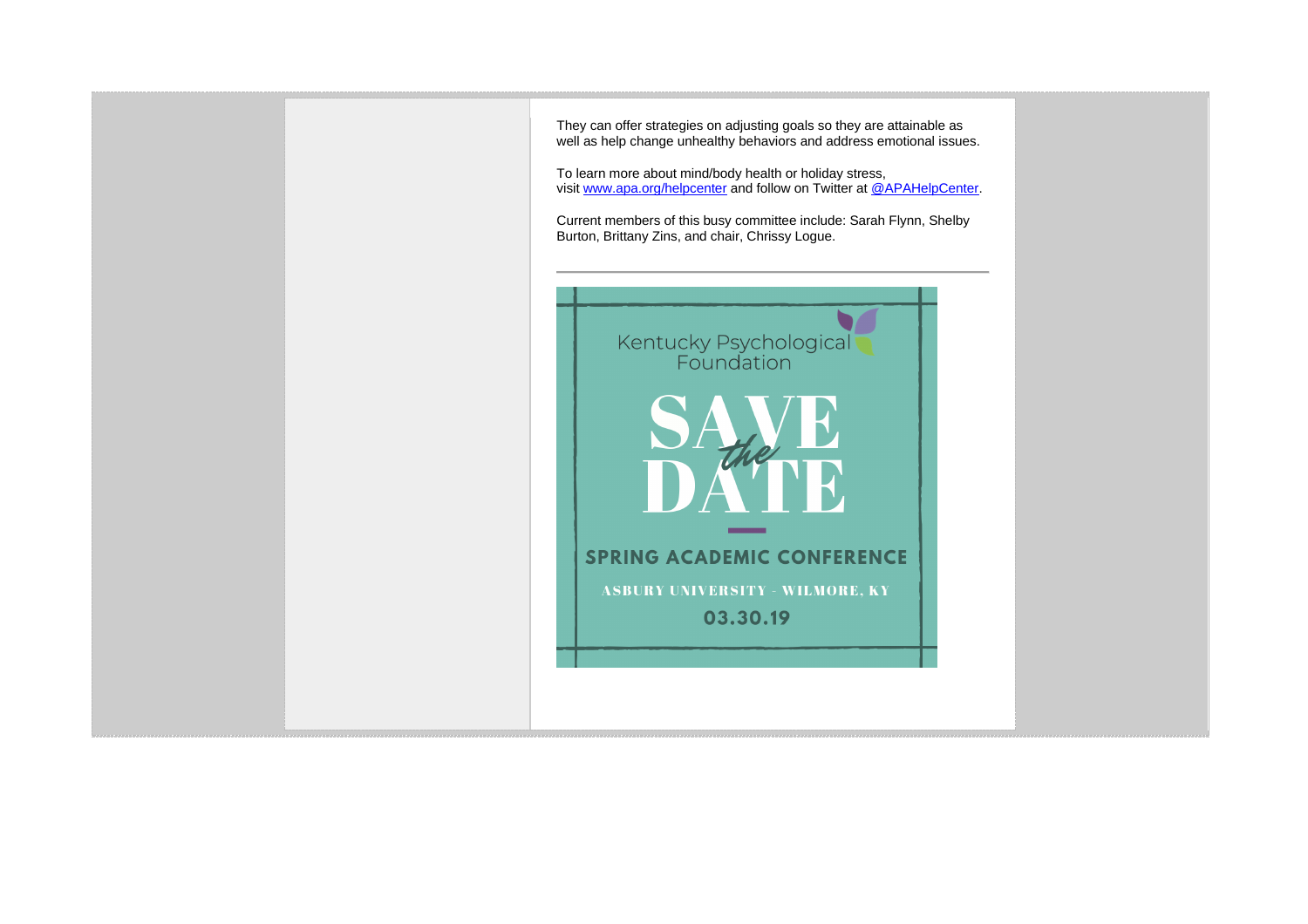# Ethics in Psychology

*Lee Look, Ph.D. for KPA Ethics Committee*

My name is Lee, and I am a member of the KPA ethics committee…

*------------------------------------------------------- --------------------------------------------------------*

And please don't tell the rest of the committee, but I'm not qualified to serve on it.

The Preamble of the Ethical Principles:

*It has as its goals the welfare and protection of the individuals and groups with whom psychologists work and the education of members, students, and the public regarding ethical standards of the discipline.*

This committee receives requests for guidance when clinicians in the community have questions of an ethical nature; our committee reviews the requests, researches the relevant topics, and then crafts a response, guiding the person through the maze of codes and statutes, to come to a decision.

And I'm terrible at this.

I can't get away from wanting to ask questions and gauge the effect of whatever direction we guide the clinician toward. If we guide the clinician to 'report' something, what happens to the person that was reported? If we guide the clinician to tell their client to report something, what is the potential danger to the client? As I have been told by other committee members, we aren't here to investigate.

I haven't found that 'repercussions' are part of the ethics code.

This process is probably 'ethical'; but is it what is 'right'?

Clinicians write into the committee; and here's the question I keep coming back to:

Is the writer struggling with an ethical dilemma to protect a client and the public (as the code professes to exist for), or to protect him/herself?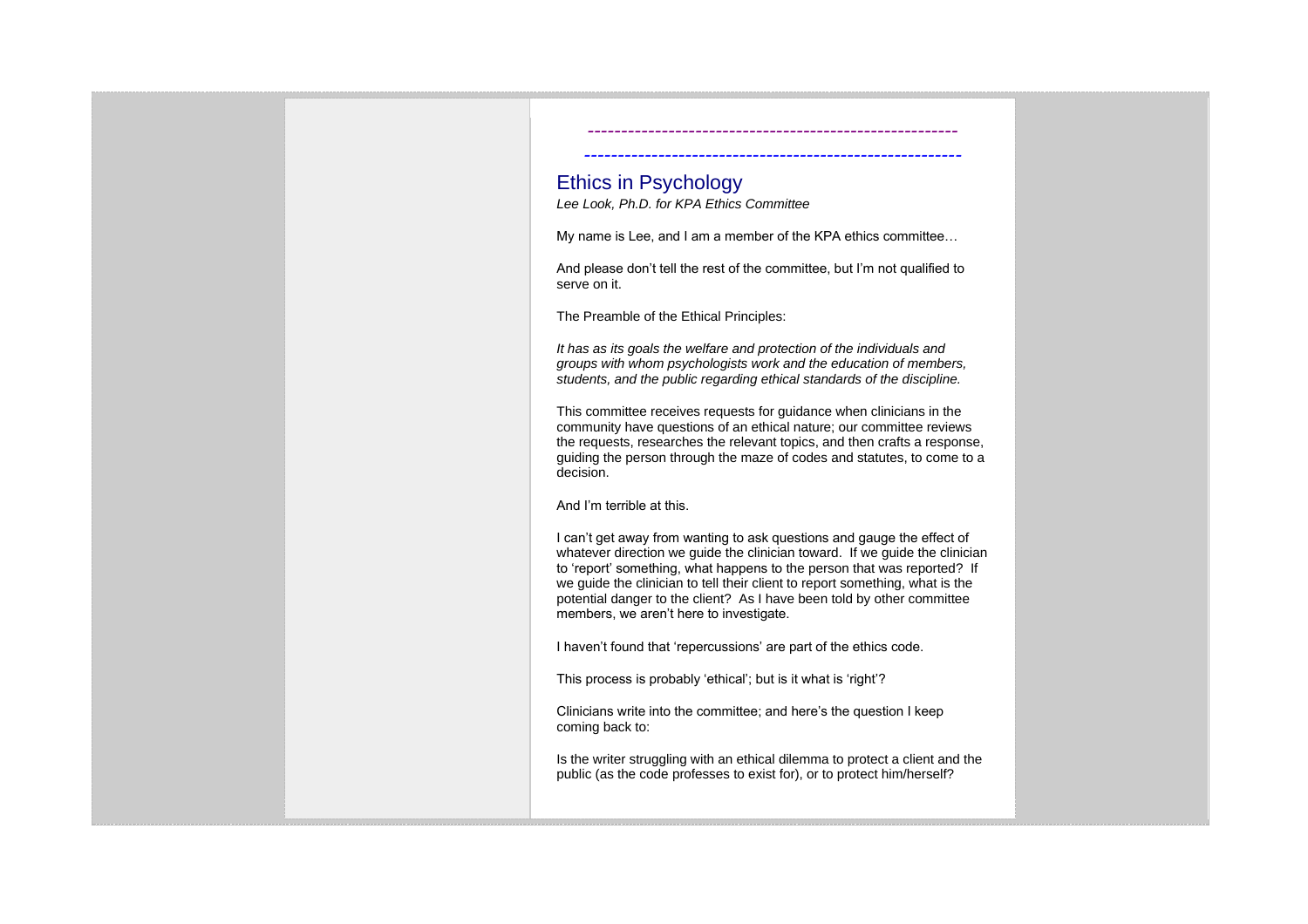We live in a society that considers someone 'naïve' if they don't cover their ass with every professional/personal interaction one has. Body cameras; cell phone cameras; HR policies; malpractice insurance; attorneys for clinicians; attorneys for attorneys; security cameras in hallways, and elevators, and parking lots; non-slip surfaces in hotel bathtubs; it's everywhere.

I used to think the mental healthcare profession was a little more noble than this. I know now, it is most assuredly not.

Full disclosure: I've utilized the ethics committee for guidance. And I am grateful that it exists.

What I see, in general, isn't clinicians, struggling with difficult decisions about how best to help their clients. What I see are clinicians making sure they do what they need to do to keep themselves out of a courtroom. It is absolutely why I wrote to the committee years ago. I needed to make sure that I could protect myself, in a situation that had become potentially damaging for me. I had gone to great lengths to protect and serve my clients, but along the way, I had perhaps exposed myself to professional harm. And that's when I needed 'ethical help'. Not when serving my clients, but when serving myself.

I don't blame clinicians. The ethics code can get us wrapped up in knots, trying to figure out if we did the right thing, for the right reason, for the right person.

But what a shame that this is where we are.

It's almost a 'hierarchy of needs', or an 'airplane safety speech'. We as clinicians can't very well help our clients unless our basic needs are met. My mother tells me constantly, that I can't help someone else 'unless I've secured my oxygen mask first'.

But wouldn't it be great, as clinicians, if there was a way to 'always be wearing our oxygen masks'? To trust that the code of ethics, while written explicitly to protect clients from harm, also provided a measure of trust and honor for clinicians?

Have any thoughts on this issue? Please write to Lee, at[:leelook@gmail.com,](mailto:leelook@gmail.com) to continue the conversation!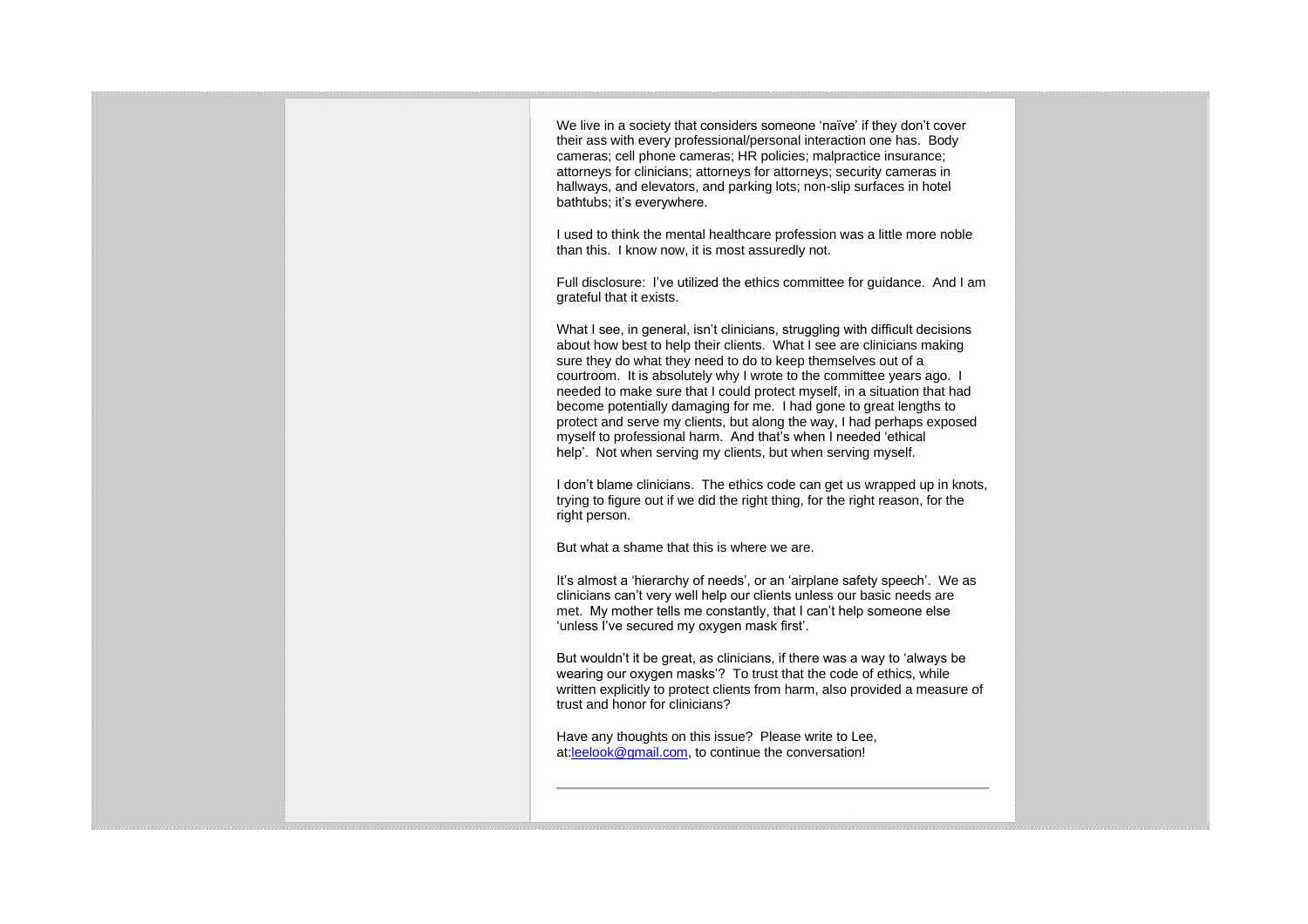# Convention Wrap-Up

*Marianne McClure, Ph.D., KPA Annual Convention Chair*

The 2018 KPA/KPF Convention offered psychologists the opportunity to receive quality training from highly skilled professionals. Throughout convention, workshops focused on advocacy, diversity, updated research, evidence-based practice, assessment, prevention, human development, and more. We offered training to help participants meet CE requirements including supervision, ethics, and domestic violence and elder abuse. Convention also offered the chance for colleagues and old friends to reconnect and for new professional relationships and friendships to be forged. I am so grateful to be a part of the team that worked throughout the year to bring you the 2018 KPA Annual Convention: **Meeting at the Intersection: Connections in Psychology.**

For each of you who chose to attend this year's convention, I hope that you will join me in recognizing the KPA staff for their tireless efforts to help each of us maximize our conference experience. Thank you to **William, Sarah, Samm, Joy,** and **Lisa**, our Executive Director for their hard work, patience, knowledge, kindness, and incredible helpfulness throughout convention.

Additionally, I would like to extend my deepest appreciation to my extraordinary convention committee comprised of **Alissa Briggs, Ph.D., Jardin Dogan, M.Ed., Ed.S., NCC, Zach Dschaak, M.A., Melinda Ashworth French, M.A., Maria Grazia Levin, Psy.D., Andrea Omidy, Ph.D., Marilyn Robie, Ph.D., Cay Shawler, M.S., William W. Stoops, Ph.D., Steve Stratton, Ph.D, Timothy Thornberry, Ph.D**., and **Lisa Willner, Ph.D.** They are a group of imaginative, intelligent, caring, and hardworking individuals who dedicated an enormous amount of time to ensuring that Convention would be innovative, educational and fun. While each of the committee members was involved throughout the planning process, I am particularly indebted to **Alissa Briggs** who was involved in every aspect of planning the social event. **Alissa** also copresented our **CE & Social Event: Applied Neurogastronomy: Experience the Brain's Creation of Flavor Through the Senses.** This was an entertaining, interactive, experiential learning event that was held at the University of Kentucky Boone Center.

Next, I would like to thank all of the local presenters who volunteered their time and expertise to provide training and CE opportunities for those who attended their workshops. It is a huge commitment to prepare and present a high-quality training for a group of peers. We are especially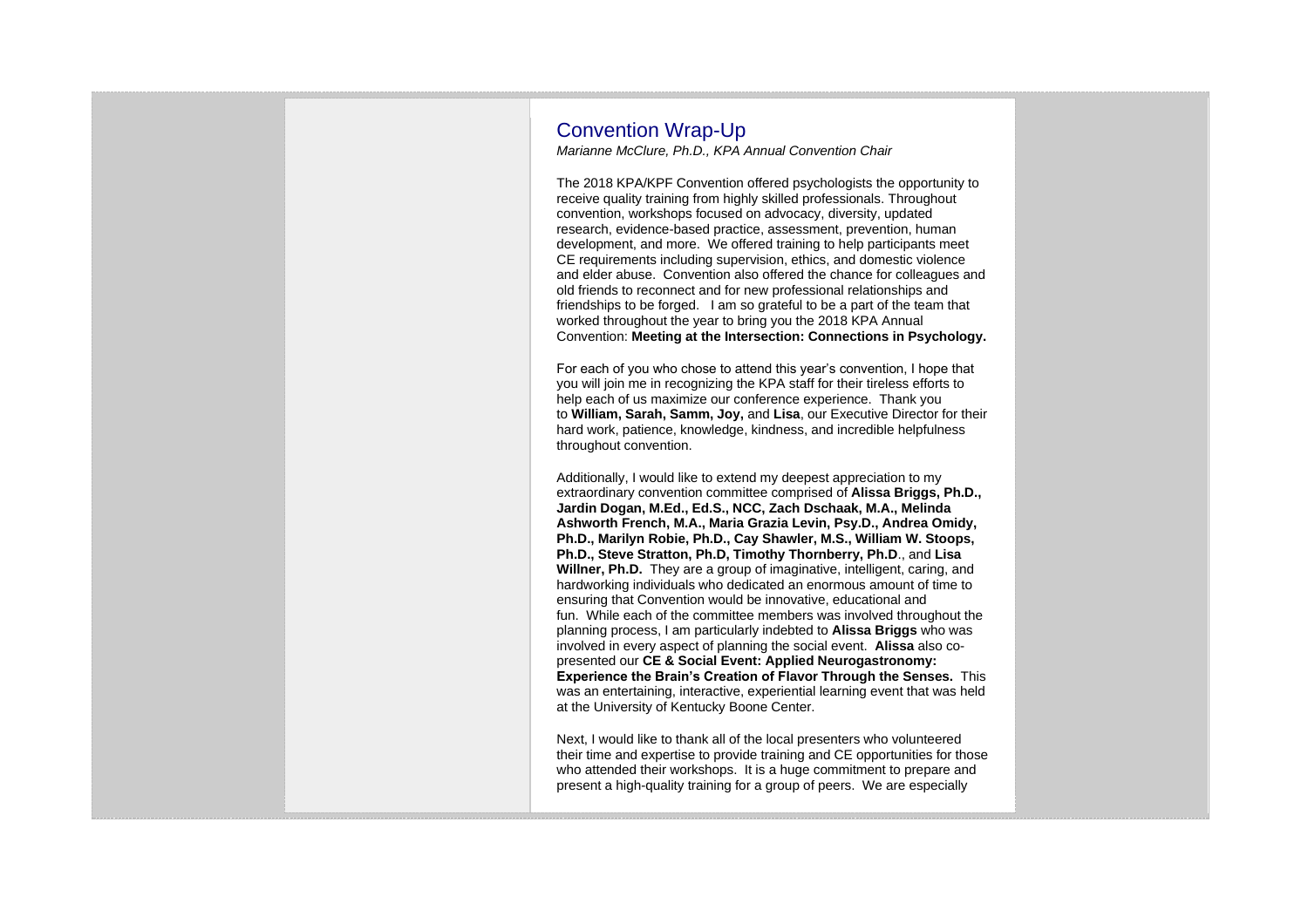|  | fortunate, as a profession, to practice in Kentucky, where so many of our<br>colleagues are willing to provide timely, applicable, and empirically based<br>training on a wide array of topics.                                                                                                                                                                                                                                                                                                                                                                                                                                                                                                                                |  |
|--|--------------------------------------------------------------------------------------------------------------------------------------------------------------------------------------------------------------------------------------------------------------------------------------------------------------------------------------------------------------------------------------------------------------------------------------------------------------------------------------------------------------------------------------------------------------------------------------------------------------------------------------------------------------------------------------------------------------------------------|--|
|  | In addition to our remarkable local presenters, I am appreciative of our<br>featured presenters' willingness to come to Kentucky and speak at<br>convention. Dr. Wendi Williams, Dr. James Furrow, Dr. Elizabeth<br>Brestan-Knight, and Dr. James Walker each presented outstanding<br>workshops were easy to work with and were genuinely delightful people.                                                                                                                                                                                                                                                                                                                                                                  |  |
|  | I would also like to thank our sponsors who helped to cover the costs of<br>convention, keeping the price reasonable for attendees. I am<br>appreciative of the KPA office staff and Melinda Ashworth-French who<br>helped to contact those sponsors by email and phone.                                                                                                                                                                                                                                                                                                                                                                                                                                                       |  |
|  | This year's Silent Auction that benefits KPF was a great success. Thank<br>you so much to everyone who procured or donated an item or multiple<br>items. Thank you to Andrea Omidy who got the Silent Auction in motion<br>and to Jennifer Price, Marilyn Robie, Pat Burke, Cay Shawler, Ken<br>Lombart and everyone else who helped to set up and put the finishing<br>touches on the Silent Auction. I would also like to offer appreciation to<br>everyone who bid on and purchased items from the Silent Auction. Your<br>generosity provided funds to KPF and helped make the event successful.<br>Thanks also to the student volunteers and the wonderful KPA office staff<br>for all of their help with Silent Auction. |  |
|  | Finally, I would like to thank my colleagues who chose to attend the 2018<br>KPA Convention, Meeting at the Intersection: Connections in<br>Psychology.                                                                                                                                                                                                                                                                                                                                                                                                                                                                                                                                                                        |  |
|  | With heartfelt appreciation,                                                                                                                                                                                                                                                                                                                                                                                                                                                                                                                                                                                                                                                                                                   |  |
|  | Marianne McClure, Ph.D.<br><b>Licensed Psychologist</b><br>2018 KPA Convention Chair                                                                                                                                                                                                                                                                                                                                                                                                                                                                                                                                                                                                                                           |  |
|  |                                                                                                                                                                                                                                                                                                                                                                                                                                                                                                                                                                                                                                                                                                                                |  |
|  | Check out our <b>eNewsletter Archives</b> for past issues<br>Have an Idea or Contribution for the KPA e-newsletter?                                                                                                                                                                                                                                                                                                                                                                                                                                                                                                                                                                                                            |  |
|  |                                                                                                                                                                                                                                                                                                                                                                                                                                                                                                                                                                                                                                                                                                                                |  |